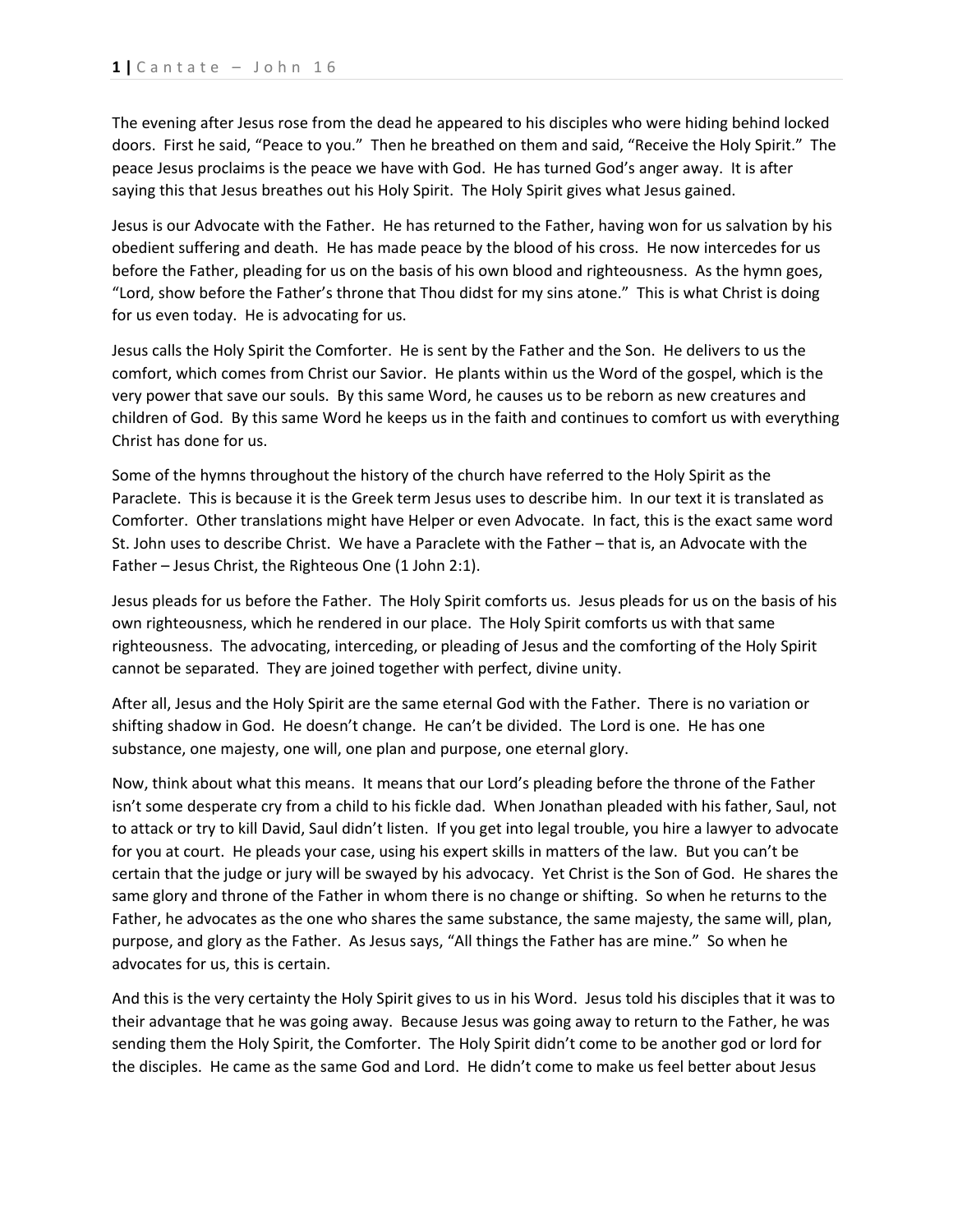not being with us. No, the comfort he brings us is the very same righteousness and salvation by which Jesus intercedes for us at the Father's right hand.

Jesus told his disciples that the Holy Spirit would lead them in all truth. Just as he had led the prophets to write down the divine, saving truth in the Old Testament, the Holy Spirit also caused the Apostles and Evangelists to preach and write down for us the full truth and nothing but the truth. This truth is Christ himself who says, "I AM the Way, the Truth, and the Life."

Jesus didn't come as some solo hero working for himself. He came from the Father from eternity. And it's the same with the Holy Spirit. He isn't some separate force radiating from God. He isn't some shadow of God. No, he is God himself, proceeding from the Father and the Son. So he doesn't speak independently out of himself. He speaks what Christ has given him to speak. And by speaking through the Scriptures, he gives us what Christ has gained. As surely as Jesus intercedes for us before the Father, the Holy Spirit intercedes in us, creating and sustaining faith in our hearts, causing us to call upon God in every need, giving us humble hearts to receive his merciful gospel throughout our lives, and opening our lips to sing a new song to the Lord.

The Holy Spirit speaks through the Word. He teaches us through this Word. And by doing this, he gives us a new song to sing every day. A song isn't new because it was written last week or by Hillsong in the 1990s. No, a song is new because it proclaims the gospel. It proclaims the mercies of God, which as Jeremiah tells us, are new every morning. God is faithful. He doesn't change. And this is why we say that Jesus continues to intercede for us. It's not that God is still angry with us, and Jesus is still trying to make him not angry. No, it is that Jesus' pleading for us is always new. God is always listening to his beloved Son, always sending us his Holy Spirit in his gospel, always causing his face to shine upon us, always comforting us. His mercy endures forever, always new and fresh like the first fruit of the harvest.

So the Holy Spirit continues to give us a new song, whether we are singing a hymn just written, or it was composed hundreds or even thousands of years ago.

Of course, the world sees this new song as old and behind the times. Folks would rather hear sentimental sap, which vaguely speaks of empty dreams of tolerance and good vibes. The other day I heard an old song, which I've heard many times on the radio. It was written in the 1960s. "What the world needs now," the singer declares, "is love, sweet love." She goes on to lecture God as if he doesn't know what the world needs. "Lord, we don't need another mountain," she says. "We don't need another meadow." This is the typical old song sung by this dying world. They think they know what love is, and they imagine that God hasn't figured it out yet. Such songs are old, not only because they were written by people who are today either dead, old, or aging. But they are old, because they do not rely on the righteousness of Christ.

We don't need to convince God of anything. Jesus has already satisfied his anger, and he continues to plead for sinners as he shares his heavenly throne. Instead, the world needs to be convinced of what's true. So Jesus says that the Holy Spirit comes to convince. We might also translate it to say that he comes to convict. The same Greek word is used for both, which is quite appropriate. After all, convincing always includes convicting. We need to be convicted that we are wrong before we can be convinced of the truth. And this truth gives us true conviction of the heart.